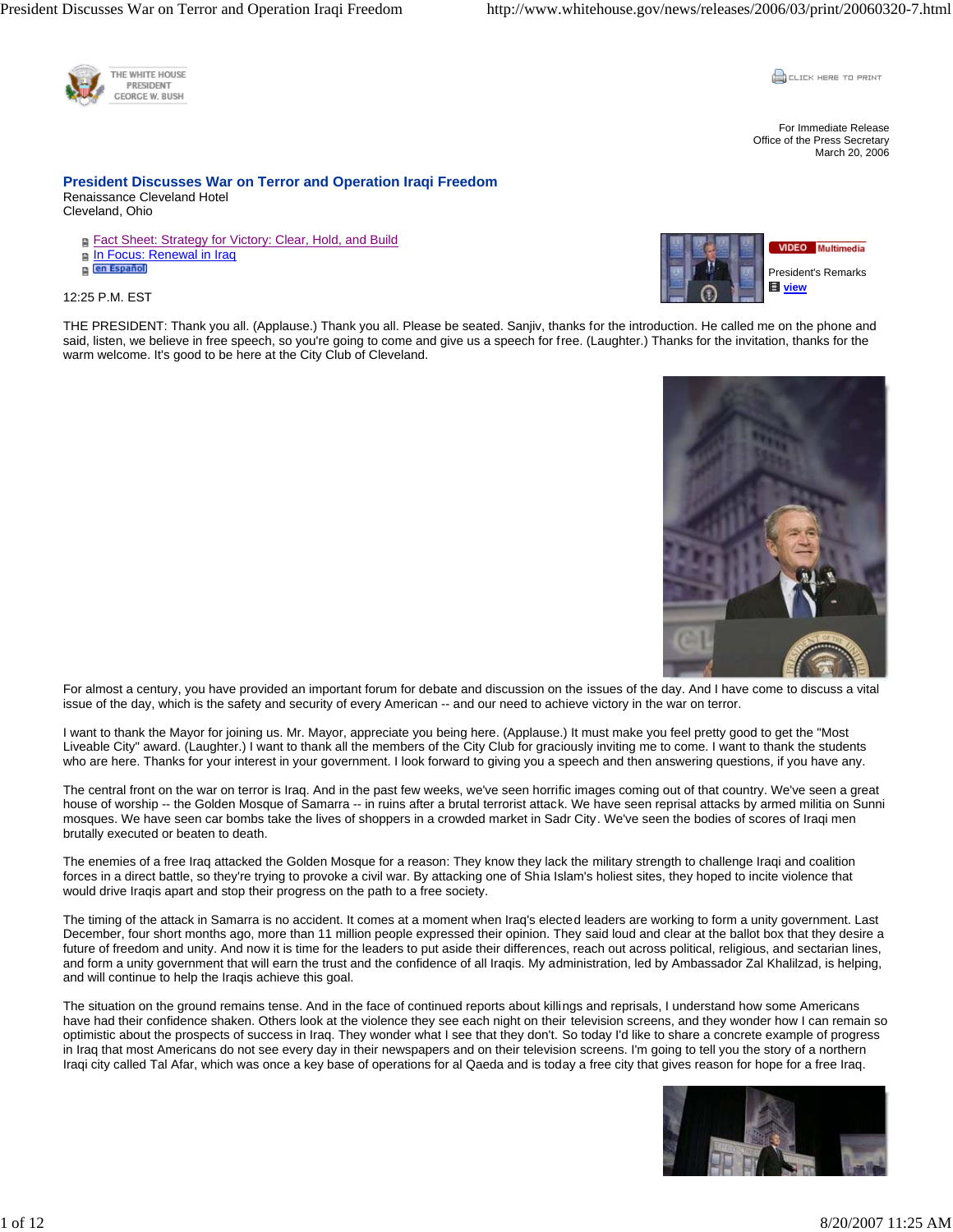

Tal Afar is a city of more than 200,000 residents, roughly the population of Akron, Ohio. In many ways, Tal Afar is a microcosm of Iraq: It has dozens of tribes of different ethnicity and religion. Most of the city residents are Sunnis of Turkmen origin. Tal Afar sits just 35 miles from the Syrian border. It was a strategic location for al Qaeda and their leader, Zarqawi. Now, it's important to remember what Al Qaeda has told us, their stated objectives. Their goal is to drive us out of Iraq so they can take the country over. Their goal is to overthrow moderate Muslim governments throughout the region. Their goal is to use Iraq as a base from which to launch attacks against America. To achieve this goal, they're recruiting terrorists from the Middle East to come into Iraq to infiltrate its cities, and to sow violence and destruction so that no legitimate government can exercise control. And Tal Afar was a key way station for their operations in Iraq.

After we removed Saddam Hussein in April 2003, the terrorists began moving into the city. They sought to divide Tal Afar's many ethnic and religious groups, and forged an alliance of convenience with those who benefitted from Saddam's regime and others with their own grievances. They skillfully used propaganda to foment hostility toward the coalition and the new Iraqi government. They exploited a weak economy to recruit young men to their cause. And by September 2004, the terrorists and insurgents had basically seized control of Tal Afar.

We recognized the situation was unacceptable. So we launched a military operation against them. After three days of heavy fighting, the terrorists and the insurgents fled the city. Our strategy at the time was to stay after the terrorists and keep them on the run. So coalition forces kept moving, kept pursuing the enemy and routing out the terrorists in other parts of Iraq.

Unfortunately, in 2004 the local security forces there in Tal Afar weren't able to maintain order, and so the terrorists and the insurgents eventually moved back into the town. Because the terrorists threatened to murder the families of Tal Afar's police, its members rarely ventured out from the headquarters in an old Ottoman fortress. The terrorists also took over local mosques, forcing local imams out and insisting that the terrorist message of hatred and intolerance and violence be spread from the mosques. The same happened in Tal Afar's schools, where the terrorists eliminated real education and instead indoctrinated young men in their hateful ideology. By November 2004, two months after our operation to clear the city, the terrorists had returned to continue their brutal campaign of intimidation.

The return of al Qaeda meant the innocent civilians in Tal Afar were in a difficult position. Just put yourself



in the shoes of the citizens of Tal Afar as all this was happening. On the one side, you hear coalition and Iraqi forces saying they're coming to protect you -- but they'd already come in once, and they had not stopped the terrorists from coming back. You worry that when the coalition goes after the terrorists, you or your family may be caught in the crossfire, and your city might be destroyed. You don't trust the police. You badly want to believe the coalition forces really can help you out, but three decades of Saddam's brutal rule have taught you a lesson: Don't stick your neck out for anybody.

On the other side, you see the terrorists and the insurgents. You know they mean business. They control the only hospital in town. You see that the mayor and other political figures are collaborating with the terrorists. You see how the people who worked as interpreters for the coalition forces are beheaded. You see a popular city councilman gunned down in front of his horrified wife and children. You see a respected Sheik and an Imam kidnapped and murdered. You see the terrorists deliberately firing mortars into playgrounds and soccer fields filled with children. You see communities becoming armed enclaves. If you are in a part of Tal Afar that was not considered friendly, you see that the terrorists cut off your basic services like electricity and water. You and your family feel besieged and you see no way out.

The savagery of the terrorists and insurgents who controlled Tal Afar is really hard for Americans to imagine. They enforced their rule through fear and intimidation -- and women and children were not spared. In one grim incident, the terrorists kidnapped a young boy from the hospital and killed him. And then they booby-trapped his body and placed him along a road where his family would see him. And when the boy's father came to retrieve his son's body, he was blown up. These weren't random acts of violence; these were deliberate and highly organized attempts to maintain control through intimidation. In Tal Afar, the terrorists had schools for kidnapping and beheading and laying IEDs. And they sent a clear message to the citizens of the city: Anyone who dares oppose their reign of terror will be murdered.



As they enforced their rule by targeting civilians, they also preyed upon adolescents craving affirmation. Our troops found one Iraqi teenager who was taken from his family by the terrorists. The terrorists routinely abused him and violated his dignity. The terrorists offered him a chance to prove his manhood -- by holding the legs of captives as they were beheaded. When our forces interviewed this boy, he told them that his greatest aspiration was to be promoted to the killer who would behead the bound captives. Al Qaeda's idea of manhood may be fanatical and perverse, but it served two clear purposes: It helped provide recruits willing to commit any atrocity, and it enforced the rule of fear.

The result of this barbarity was a city where normal life had virtually ceased. Colonel H.R. McMaster of the Third Armored Cavalry Regiment described it this way: "When you come into a place in the grip of al Qaeda, you see a ghost town. There are no children playing in the streets.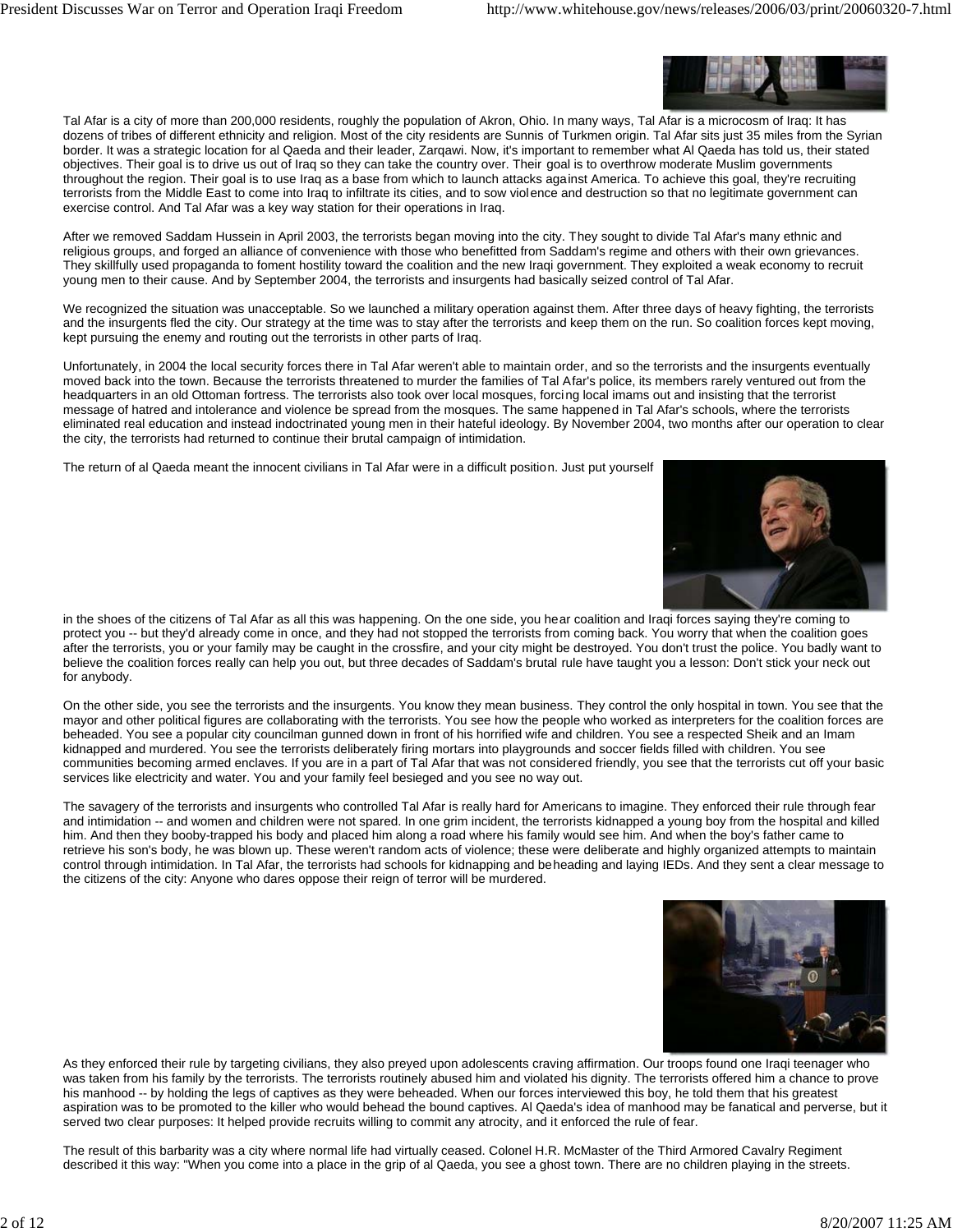Shops are closed and boarded. All construction is stopped. People stay inside, prisoners in their own homes." This is the brutal reality that al Qaeda wishes to impose on all the people of Iraq.

The ability of al Qaeda and its associates to retake Tal Afar was an example of something we saw elsewhere in Iraq. We recognized the problem, and we changed our strategy. Instead of coming in and removing the terrorists, and then moving on, the Iraqi government and the coalition adopted a new approach called clear, hold, and build. This new approach was made possible because of the significant gains made in training large numbers of highly capable Iraqi security forces. Under this new approach, Iraq and coalition -- Iraqi and coalition forces would clear a city of the terrorists, leave well-trained Iraqi units behind to hold the city, and work with local leaders to build the economic and political infrastructure Iraqis need to live in freedom.

One of the first tests of this new approach was Tal Afar. In May 2005, Colonel McMaster's unit was given responsibility for the western part of Nineva Province where Tal Afar is located, and two months later Iraq's national government announced that a major offensive to clear the city of the terrorists and insurgents would soon be launched. Iraqi and coalition forces first met with tribal leaders and local residents to listen to their grievances. One of the biggest complaints was the police force, which rarely ventured out of its headquarters. When it did venture, it was mostly to carry out sectarian reprisals. And so the national government sent out new leaders to head the force. The new leaders set about getting rid of the bad elements, and building a professional police force that all sides could have confidence in. We recognized it was important to listen to the representatives of Tal Afar's many ethnic and religious groups. It's an important part of helping to remove one of the leading sources of mistrust.



Next, Iraqi and army coalition forces spent weeks preparing for what they knew would be a tough military offensive. They built an 8-foot high, 12-mile long dirt wall that ringed the city. This wall was designed to cut off any escape for terrorists trying to evade security checkpoints. Iraqi and coalition forces also built temporary housing outside the city, so that Tal Afar's people would have places to go when the fighting started. Before the assault on the city, Iraqi and coalition forces initiated a series of operations in surrounding towns to eliminate safe havens and make it harder for fleeing terrorists to hide. These steps took time, but as life returned to these outlying towns, these operations helped persuade the population of Tal Afar that Iraqi and coalition forces were on their side against a common enemy: the extremists who had taken control of their city and their lives.

Only after all these steps did Iraqi and coalition authorities launch Operation Restoring Rights to clear the city of the terrorists. Iraqi forces took the lead. The primary force was 10 Iraqi battalions, backed by three coalition battalions. Many Iraqi units conducted their own anti-terrorist operations and controlled their own battle space, hunting for the enemy fighters and securing neighborhoods block by block. Throughout the operation, Iraqi and coalition forces were careful to hold their fire to let civilians pass safely out of the city. By focusing on securing the safety of Tal Afar's population, the Iraqi and coalition forces begin to win the trust of the city's residents -- which is critical to defeating the terrorists who were hiding among them.

After about two weeks of intense activity, coalition and Iraqi forces had killed about 150 terrorists and captured 850 more. The operation uncovered weapons caches loaded with small arms ammunition and ski masks, RPG rockets, grenade and machine gun ammunition, and fuses and batteries for making IEDs. In one cache we found an axe inscribed with the names of the victims the terrorists had beheaded. And the operation accomplished all this while protecting innocent civilians and inflicting minimal damage on the city.

After the main combat operations were over, Iraqi forces moved in to hold the city. Iraqis' government deployed more than a thousand Iraqi army soldiers and emergency police to keep order, and they were supported by a newly restored police force that would eventually grow to about 1,700 officers. As part of the new strategy we embedded coalition forces with the Iraqi police and with the army units patrolling Tal Afar to work with their Iraqi counterparts and to help them become more capable and more professional. In the weeks and months that followed, the Iraqi police built stations throughout Tal Afar -- and city residents began stepping forward to offer testimony against captured terrorists, and inform soldiers about where the remaining terrorists were hiding.

Inside the old Ottoman fortress, a Joint Coordination Center manned by Iraqi army and Iraqi police and coalition forces answers the many phone calls that now come into a new tip line. As a result of the tips, when someone tries to plant an IED in Tal Afar, it's often reported and disabled before it can do any harm. The Iraqi forces patrolling the cities are effective because they know the people, they know the language and they know the culture. And by turning control of these cities over to capable Iraqi troops and police, we give Iraqis confidence that they can determine their own destiny -- and that frees up coalition forces to hunt the high-value targets like Zarqawi.

The recent elections show us how Iraqis respond when they know they're safe. Tal Afar is the largest city in Western Nineveh Province. In the elections held in January 2005, of about 190,000 registered voters, only 32,000 people went to the polls. Only Fallujah had a lower participation rate. By the time of the October referendum on the constitution and the December elections, Iraqi and coalition forces had secured Tal Afar and surrounding areas. The number of registered voters rose to about 204,000 -- and more than 175,000 turned out to vote in each election, more than 85 percent of the eligible voters in Western Nineva Province. These citizens turned out because they were determined to have a say in their nation's future, and they cast their ballots at polling stations that were guarded and secured by fellow Iraqis.

One young teacher described the change this way: "What you see here is hope -- the hope that Iraq will become safer and fairer. I feel very confident when I see so many people voting."

The confidence that has been restored to the people of Tal Afar is crucial to their efforts to rebuild their city. Immediately following the military operations, we helped the Iraqis set up humanitarian relief for the civilian population. We also set up a fund to reimburse innocent Iraqi families for damage done to their homes and businesses in the fight against the terrorists. The Iraqi government pledged \$50 million to help reconstruct Tal Afar by paving roads, and rebuilding hospitals and schools, and by improving infrastructure from the electric grid to sewer and water systems. With their city now more secure, the people of Tal Afar are beginning to rebuild a better future for themselves and their children.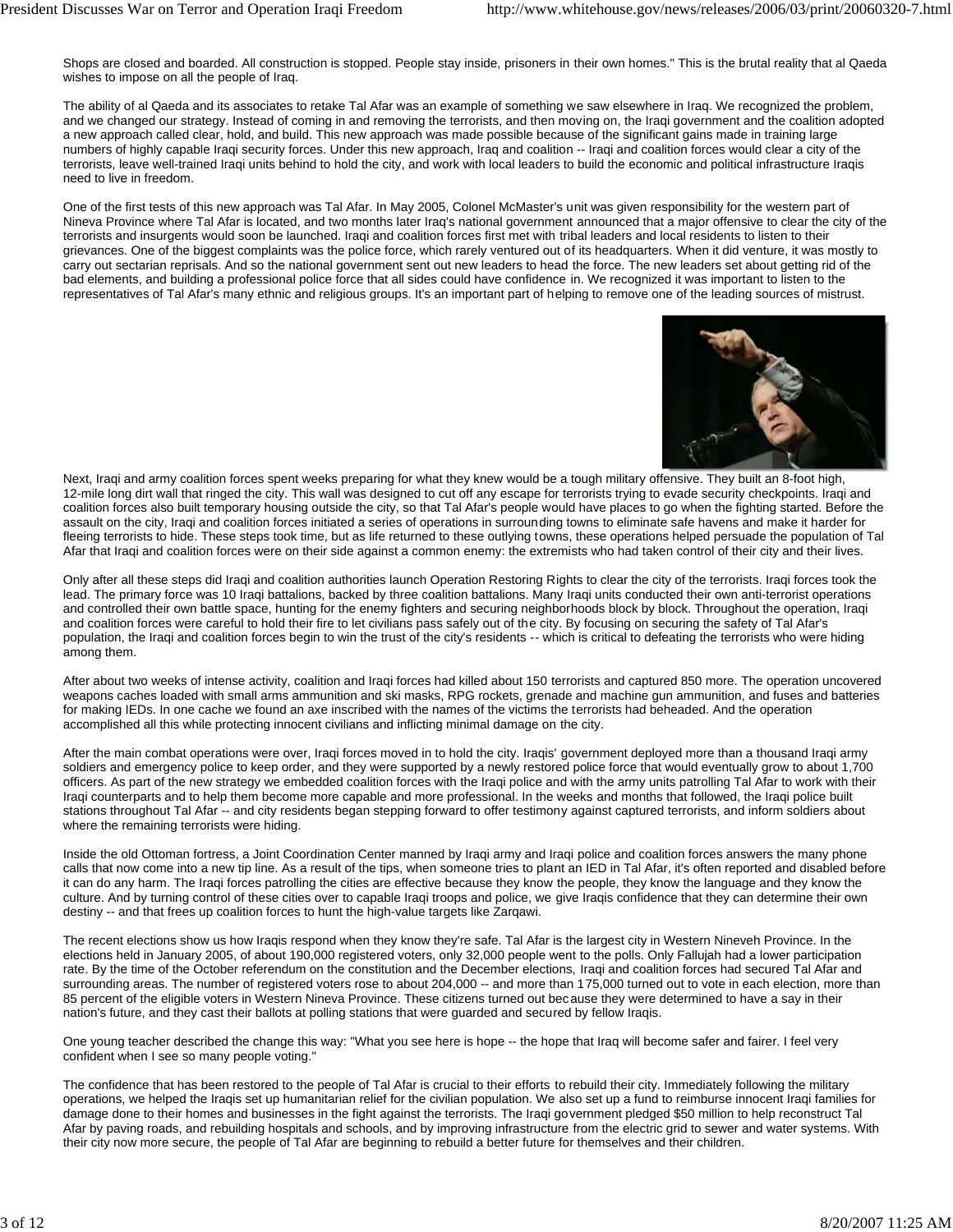See, if you're a resident of Tal Afar today, this is what you're going to see: You see that the terrorist who once exercised brutal control over every aspect of your city has been killed or captured, or driven out, or put on the run. You see your children going to school and playing safely in the streets. You see the electricity and water service restored throughout the city. You see a police force that better reflects the ethnic and religious diversity of the communities they patrol. You see markets opening, and you hear the sound of construction equipment as buildings go up and homes are remade. In short, you see a city that is coming back to life.

The success of Tal Afar also shows how the three elements of our strategy in Iraq -- political, security, and economic -- depend on and reinforce one another. By working with local leaders to address community grievances, Iraqi and coalition forces helped build the political support needed to make the military operation a success. The military success against the terrorists helped give the citizens of Tal Afar security, and this allowed them to vote in the elections and begin to rebuild their city. And the economic rebuilding that is beginning to take place is giving Tal Afar residents a real stake in the success of a free Iraq. And as all this happens, the terrorists, those who offer nothing but destruction and death, are becoming marginalized.

The strategy that worked so well in Tal Afar did not emerge overnight -- it came only after much trial and error. It took time to understand and adjust to the brutality of the enemy in Iraq. Yet the strategy is working. And we know it's working because the people of Tal Afar are showing their gratitude for the good work that Americans have given on their behalf. A recent television report followed a guy named Captain Jesse Sellars on patrol, and described him as a "pied piper" with crowds of Iraqi children happily chanting his name as he greets locals with the words "Salaam alaikum," which mean "peace be with you."

When the newswoman asks the local merchant what would have happened a few months earlier if he'd been seen talking with an American, his answer was clear: "They'd have cut off my head, they would have beheaded me." Like thousands of others in Tal Afar, this man knows the true meaning of liberation.

Recently, Senator Joe Biden said that America cannot want peace for Iraqis more than they want it for themselves. I agree with that. And the story of Tal Afar shows that when Iraqis can count on a basic level of safety and security, they can live together peacefully. We saw this in Tal Afar after the bombing of the Golden Mosque in Samarra. Unlike other parts of Iraq, in Tal Afar the reaction was subdued, with few reports of sectarian violence. Actually, on the Friday after the attack, more than a thousand demonstrators gathered in Tal Afar to protest the attack peacefully.

The terrorists have not given up in Tal Afar, and they may yet succeed in exploding bomb or provoking acts of sectarian violence. The people of the city still have many challenges to overcome, including old-age [sic] resentments that still create suspicion, an economy that needs to create jobs and opportunity for its young, and determined enemies who will continue trying to foment a civil war to move back in. But the people of Tal Afar have shown why spreading liberty and democracy is at the heart of our strategy to defeat the terrorists. The people of Tal Afar have shown that Iraqis do want peace and freedom, and no one should underestimate them.

I wish I could tell you that the progress made in Tal Afar is the same in every single part of Iraq. It's not. Though most of the country has remained relatively peaceful, in some parts of Iraq the enemy is carrying out savage acts of violence, particularly in Baghdad and the surrounding areas of Baghdad. But the progress made in bringing more Iraqi security forces online is helping to bring peace and stability to Iraqi cities. The example of Tal Afar gives me confidence in our strategy, because in this city we see the outlines of the Iraq that we and the Iraqi people have been fighting for: a free and secure people who are getting back on their feet, who are participating in government and civic life, and who have become allies in the fight against the terrorists.

I believe that as Iraqis continue to see the benefits of liberty they will gain confidence in their future -- and they will work to ensure that common purpose trumps narrow sectarianism. And by standing with them in their hour of need, we're going to help the Iraqis build a strong democracy that will be an inspiration throughout the Middle East; a democracy that will be a partner in the global war against the terrorists.

The kind of progress that we and the Iraqi people are making in places like Tal Afar is not easy to capture in a short clip on the evening news. Footage of children playing, or shops opening, and people resuming their normal lives will never be as dramatic as the footage of an IED explosion, or the destruction of a mosque, or soldiers and civilians being killed or injured. The enemy understands this, and it explains their continued acts of violence in Iraq. Yet the progress we and the Iraqi people are making is also real. And those in a position to know best are the Iraqis, themselves.

One of the most eloquent is the Mayor of Tal Afar, a courageous Iraqi man named Najim. Mayor Najim arrived in the city in the midst of the al Qaeda occupation, and he knows exactly what our troops have helped accomplish. He calls our men and women in uniform "lion-hearts," and in a letter to the troopers of the Third Armored Cavalry Regiment, he spoke of a friendship sealed in blood and sacrifice. As Mayor Najim had this to say to the families of our fallen: "To the families of those who have given their holy blood for our land, we all bow to you in reverence and to the souls of your loved ones. Their sacrifice was not in vain. They are not dead, but alive, and their souls [are] hovering around us every second of every minute. They will not be forgotten for giving their precious lives. They have sacrificed that which is most valuable. We see them in the smile of every child, and in every flower growing in this land. Let America, their families, and the world be proud of their sacrifice for humanity and life." America is proud of that sacrifice, and we're proud to have allies like Mayor Najim on our side in the fight for freedom.

Yesterday we marked the third anniversary of the start of Operation Iraqi Freedom. At the time there is much to -- this time, there's much discussion in our country about the removal of Saddam Hussein from power and our remaining mission in Iraq. The decision to remove Saddam Hussein was a difficult decision; the decision to remove Saddam Hussein was the right decision. (Applause.)

Before we acted, his regime was defying U.N. resolutions calling for it to disarm; it was violating cease-fire agreements, was firing on British and American pilots which were enforcing no-fly zones. Saddam Hussein was a leader who brutalized his people, had pursued and used weapons of mass destruction, and sponsored terrorism. Today Saddam Hussein is no longer oppressing his people or threatening the world. He's being tried for his crimes by the free citizens of a free Iraq -- and America and our allies are safer for it. (Applause.)

The last three years have tested our resolve. The fighting has been tough. The enemy we face has proved to be brutal and relentless. We're adapting our approach to reflect the hard realities on the ground. And the sacrifice being made by our young men and women who wear our uniform has been heartening and inspiring.

The terrorists who are setting off bombs in mosques and markets in Iraq share the same hateful ideology as the terrorists who attacked us on September the 11th, 2001, those who blew up commuters in London and Madrid, and those who murdered tourists in Bali, or workers in Riyadh, or guests at a wedding in Amman, Jordan. In the war on terror we face a global enemy -- and if we were not fighting this enemy in Iraq, they would not be idle. They would be plotting and trying to kill Americans across the world and within our own borders. Against this enemy, there can be no compromise. So we will fight them in Iraq, we'll fight them across the world, and we will stay in the fight until the fight is won.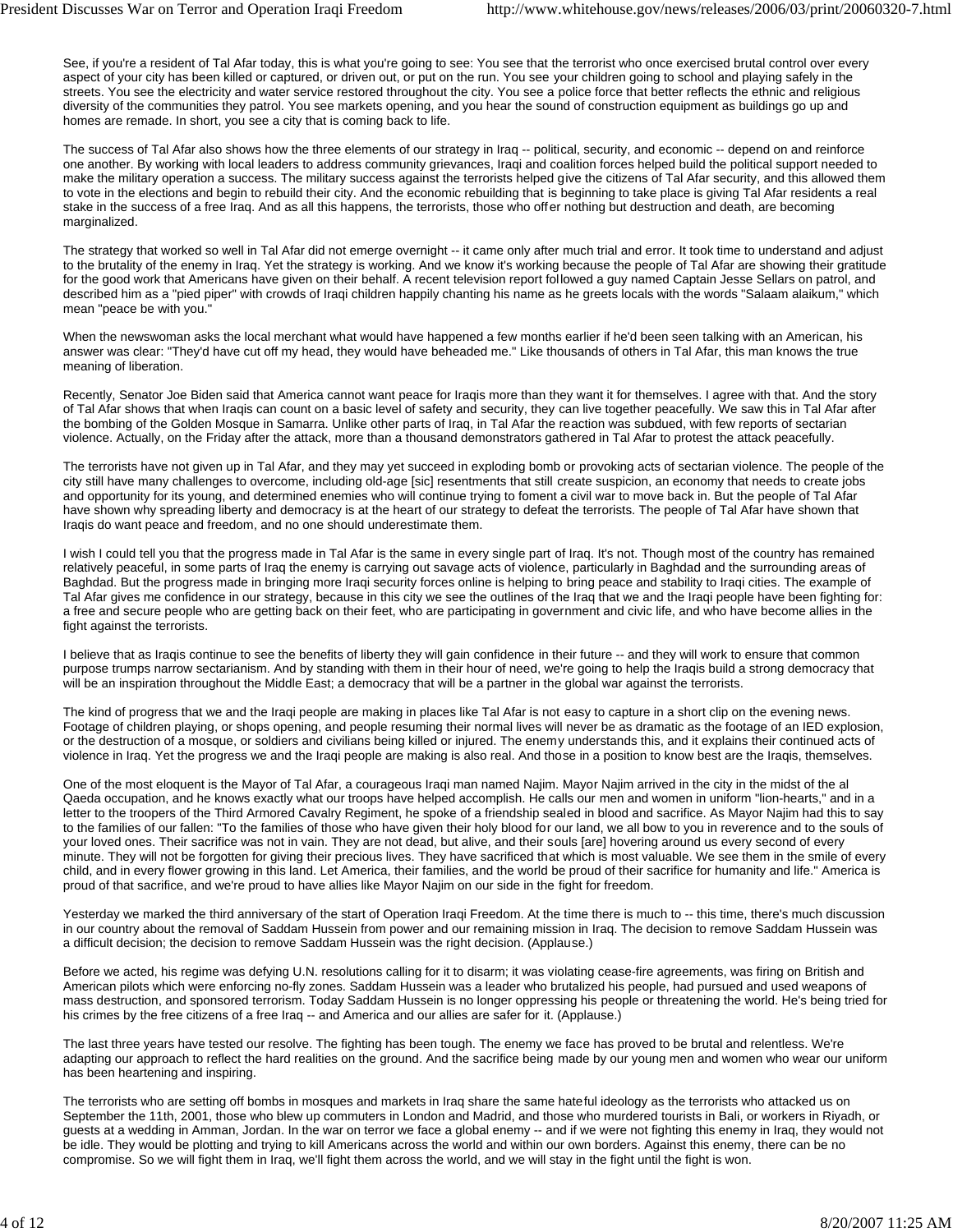In the long run, the best way to defeat this enemy and to ensure the security of our own citizens is to spread the hope of freedom across the broader Middle East. We've seen freedom conquer evil and secure the peace before. In World War II, free nations came together to fight the ideology of fascism, and freedom prevailed. And today, Germany and Japan are democracies -- and they are allies in securing the peace. In the Cold War, freedom defeated the ideology of communism and led to a democratic movement that freed the nations of Central and Eastern Europe from Soviet domination. And today, these nations are strong allies in the war on terror.

In the Middle East, freedom is once again contending with an ideology that seeks to sow anger and hatred and despair. And like fascism and communism before, the hateful ideologies that use terror will be defeated. Freedom will prevail in Iraq; freedom will prevail in the Middle East; and as the hope of freedom spreads to nations that have not known it, these countries will become allies in the cause of peace.

The security of our country is directly linked to the liberty of the Iraqi people -- and we will settle for nothing less than victory. Victory will come when the terrorists and Saddamists can no longer threaten Iraq's democracy, when the Iraqi security forces can provide for the safety of their citizens on their own, and when Iraq is not a safe haven for terrorists to plot new attacks against our nation. There will be more days of sacrifice and tough fighting before the victory is achieved. Yet by helping the Iraqis defeat the terrorists in their land, we bring greater security to our own.

As we make progress toward victory, Iraqis will continue to take more responsibility for their own security, and fewer U.S. forces will be needed to complete the mission. But it's important for the Iraqis to hear this: The United States will not abandon Iraq. We will not leave that country to the terrorists who attacked America and want to attack us again. We will leave Iraq, but when we do, it will be from a position of strength, not weakness. Americans have never retreated in the face of thugs and assassins, and we will not begin now. (Applause.)

Thanks for listening. (Applause.) And I'll be glad to answer some questions, if you have any.

Yes, ma'am.

Q Thank you for coming to Cleveland, Mr. President, and to the City Club. My question is that author and former Nixon administration official Kevin Phillips, in his latest book, American Theocracy, discusses what has been called radical Christianity and its growing involvement into government and politics. He makes the point that members of your administration have reached out to prophetic Christians who see the war in Iraq and the rise of terrorism as signs of the apocalypse. Do you believe this, that the war in Iraq and the rise of terrorism are signs of the apocalypse? And if not, why not?

THE PRESIDENT: The answer is -- I haven't really thought of it that way. (Laughter.) Here's how I think of it. The first I've heard of that, by the way. I guess I'm more of a practical fellow. I vowed after September the 11th, that I would do everything I could to protect the American people. And my attitude, of course, was affected by the attacks. I knew we were at war. I knew that the enemy, obviously, had to be sophisticated and lethal to fly hijacked airplanes into facilities that would be killing thousands of people, innocent people, doing nothing, just sitting there going to work.

I also knew this about this war on terror, that the farther we got away from September the 11th, the more likely it is people would seek comfort and not think about this global war on terror as a global war on terror. And that's good, by the way. It's hard to take risk if you're a small business owner, for example, if you're worried that the next attack is going to come tomorrow. I understand that. But I also understand my most important job, the most important job of any President today, and I predict down the road, is to protect America.

And so I told the American people that we would find the terrorists and bring them to justice, and that we needed to defeat them overseas so we didn't have to face them here at home. I also understood that the war on terror requires some clear doctrine. And one of the doctrines that I laid out was, if you harbor a terrorist, you're equally as guilty as the terrorist. And the first time that doctrine was really challenged was in Afghanistan. I guess the Taliban didn't believe us -- or me. And so we acted. Twenty-five million people are now free, and Afghanistan is no longer a safe haven for the terrorists.

And the other doctrine that's really important, and it's a change of attitude -- it's going to require a change of attitude for a while -- is that, when you see a threat, you got to deal with it before it hurts you. Foreign policy used to be dictated by the fact we had two oceans protecting us. If we saw a threat, you could deal with it if you needed to, you think -- or not. But we'd be safe.

My most important job is to protect you, is to protect the American people. Therefore, when we see threats, given the lesson of September the 11th, we got to deal with them. That does not mean militarily, necessarily. Obviously, the first option for a President has got to be the full use of diplomacy. That's what you're watching in Iran right now. I see a threat in Iran. I see it there -- I'm kind of getting off subject here, not because I don't want to answer your question, but kind of -- I guess, that's what happens in Washington, we get a little long-winded. (Laughter.)

But now that I'm on Iran, the threat to Iran, of course -- (applause) -- the threat from Iran is, of course, their stated objective to destroy our strong ally Israel. That's a threat, a serious threat. It's a threat to world peace; it's a threat, in essence, to a strong alliance. I made it clear, I'll make it clear again, that we will use military might to protect our ally, Israel, and -- (applause.)

At any rate, our objective is to solve this issue diplomatically. And so our message must be a united message, a message from not only the United States, but also Great Britain and France and Germany, as well as Russia, hopefully, and China, in order to say, loud and clear to the Iranians, this is unacceptable behavior. Your desire to have a nuclear weapon is unacceptable.

And so, to answer your question, I take a practical view of doing the job you want me to do -- which is how do we defeat an enemy that still wants to hurt us; and how do we deal with threats before they fully materialize; what do we do to protect us from harm? That's my job. And that job came home on September the 11th, for me -- loud and clear. And I think about my job of protecting you every day -- every single day of the presidency, I'm concerned about the safety of the American people.

Yes, sir.

Q Mr. President, at the beginning of your talk today you mentioned that you understand why Americans have had their confidence shaken by the events in Iraq. And I'd like to ask you about events that occurred three years ago that might also explain why confidence has been shaken. Before we went to war in Iraq we said there were three main reasons for going to war in Iraq: weapons of mass destruction, the claim that Iraq was sponsoring terrorists who had attacked us on 9/11, and that Iraq had purchased nuclear materials from Niger. All three of those turned out to be false. My question is, how do we restore confidence that Americans may have in their leaders and to be sure that the information they are getting now is correct?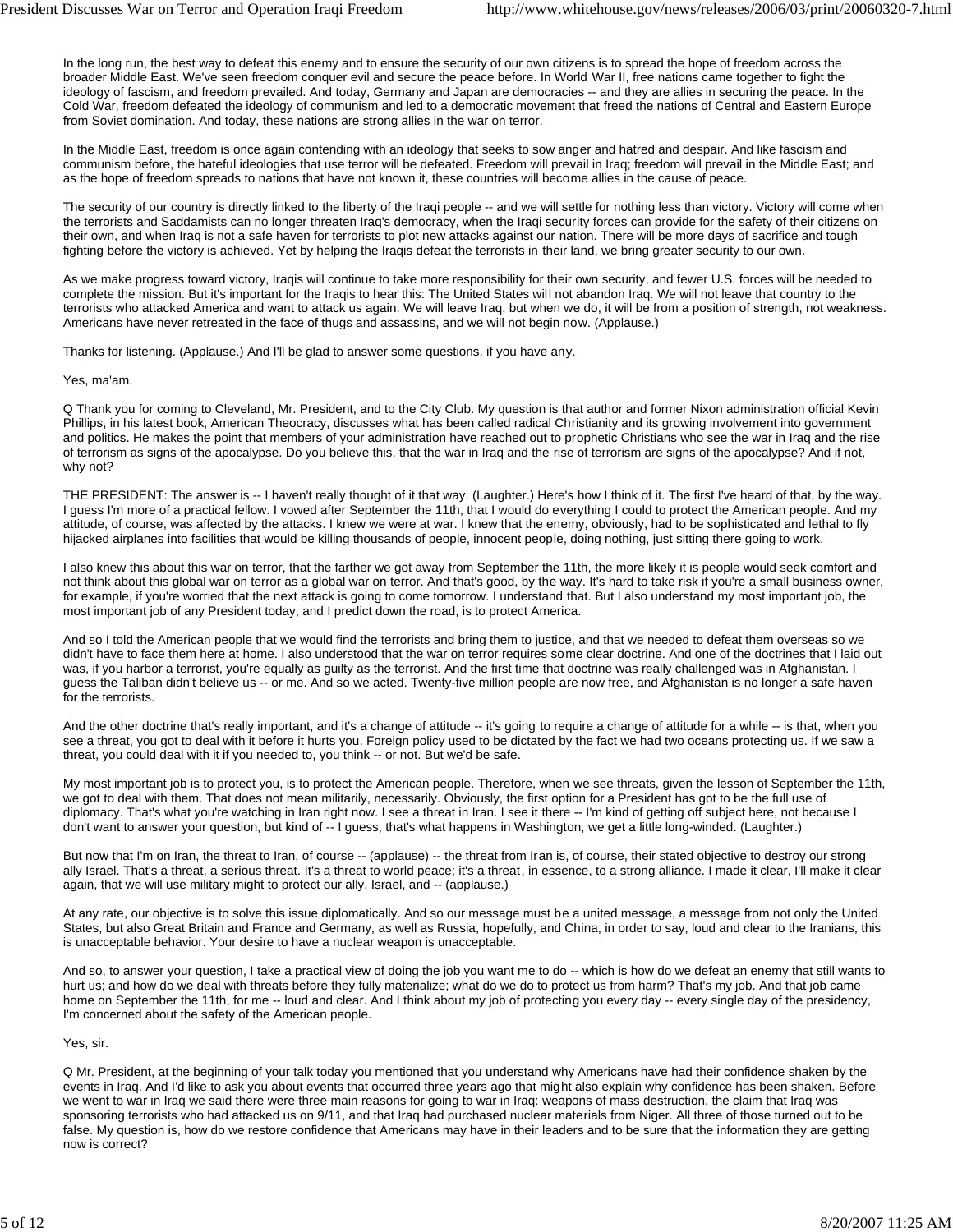THE PRESIDENT: That's a great question. (Applause.) First, just if I might correct a misperception. I don't think we ever said -- at least I know I didn't say that there was a direct connection between September the 11th and Saddam Hussein. We did say that he was a state sponsor of terror -by the way, not declared a state sponsor of terror by me, but declared by other administrations. We also did say that Zarqawi, the man who is now wreaking havoc and killing innocent life, was in Iraq. And so the state sponsor of terror was a declaration by a previous administration. But I don't want to be argumentative, but I was very careful never to say that Saddam Hussein ordered the attacks on America.

Like you, I asked that very same question, where did we go wrong on intelligence. The truth of the matter is the whole world thought that Saddam Hussein had weapons of mass destruction. It wasn't just my administration, it was the previous administration. It wasn't just the previous administration; you might remember, sir, there was a Security Council vote of 15 to nothing that said to Saddam Hussein, disclose, disarm, or face serious consequences. The basic premise was, you've got weapons. That's what we thought.

When he didn't disclose, and when he didn't disarm, and when he deceived inspectors, it sent a very disconcerting message to me, whose job it is to protect the American people and to take threats before they fully materialize. My view is, he was given the choice of whether or not he would face reprisal. It was his decision to make. And so he chose to not disclose, not disarm, as far as everybody was concerned.

Your question, however, the part that's really important is, how do we regain credibility when it comes to intelligence? Obviously, the Iranian issue is a classic case, where we've got to make sure that when we speak there's credibility. And so, in other words, when the United States rallies a coalition, or any other country that had felt that Saddam Hussein had weapons of mass destruction is trying to rally a coalition in dealing with one of these non-transparent societies, what do we need to do to regain the trust of not only the American people, but the world community?

And so what I did was I called together the Silberman-Robb Commission -- Laurence Silberman and former Senator Chuck Robb -- to take a full look at what went right and what went wrong on the intelligence, and how do we structure an intelligence network that makes sure there's full debate among the analysts? How do we make sure that there's a full compilation of data points that can help decision-makers like myself feel comfortable in the decision we make?

The war on terror requires the collection and analysis of good intelligence. This is a different kind of war; we're dealing with an enemy which hides in caves and plots and plans, an enemy which doesn't move in flotillas, or battalions. And so, therefore, the intelligence-gathering is not only important to make a diplomatic case, it's really important to be able to find an enemy before they hurt us.

And so there was a reform process they went through, a full analysis of what -- of how the operations worked, and out of that came the NDI, John Negroponte and Mike Hayden. And their job is to better collate and make sure that the intelligence-gathering is seamless across a variety of gatherers and people that analyze. But the credibility of our country is essential -- I agree with you.

Yes, sure.

Q Thank you, Mr. President. Welcome to Cleveland. It's an honor to have you here. I represent the Cleveland Hungarian Revolution 50th Anniversary --

THE PRESIDENT: That's good. I was there, by the way.

Q Thank you. (Laughter.)

THE PRESIDENT: At least for the celebration in Capitol -- with Tom Lantos. But go ahead.

Q Mr. President, in the interest of free speech if you'll indulge me, I have to give a little context of my question. On this third anniversary of your -- I consider -- courageous initiative to bring freedom and basic human dignity to the Iraqi people, the image of the statue of the tyrant Saddam falling in Baghdad was very reminiscent of another statue, another tyrant, Josef Stalin, who fell in Budapest 50 years ago at the hands of many young Hungarian freedom fighters who were seeking to overthrow the tyranny of Soviet communism. Mr. President, just like our brave fighting men and women today, and many Iraqi people, those young Hungarian patriots paid a very heavy price for a few days of freedom. But they lit the torch that eventually set the captive nations on the path to achieving liberty. And so, Mr. President, our Cleveland Hungarian community is planning a major event in Cleveland in October -- (laughter) --

THE PRESIDENT: The guy sees the moment, you know -- (laughter and applause.)

Q Right.

THE PRESIDENT: I'm not sure what I'm doing in October. Put me down as a maybe. (Laughter and applause.) Sorry to interrupt.

Q Just like you came for the children's game in 2004, we hope to have you hear for that, as well. Mr. President, just want to let you know, to win the war on terror we feel that what was started in 1776, and continued in 1956, must be remembered in 2006.

THE PRESIDENT: Thank you. (Applause.)

Q I'm at the question now. Thanks for your indulgence.

THE PRESIDENT: Okay, good. (Laughter.)

Q My basic question is, how can we help you, from the grassroots level, how can we help you promote the cause of freedom and liberty for all peoples throughout the world?

THE PRESIDENT: I appreciate that. My main job is to make sure I make the case as plainly as I can why it's worth it. And I fully understand -- I understand people being disheartened when they turn on their TV screen and see the loss of innocent life. We're compassionate people. Nobody likes beheadings and it -- nobody -- when innocent children get car-bombed. So it's my job, sir, to make it clear about the connection between Iraq and the war on terror. It's my job to remind people that progress is being made, in spite of the violence they see. It's my job to make it clear to the people the stakes.

I've spent time talking about what happens if we were to lose our nerve, and Iraq would fall to al Qaeda. And the stakes are high. Look, I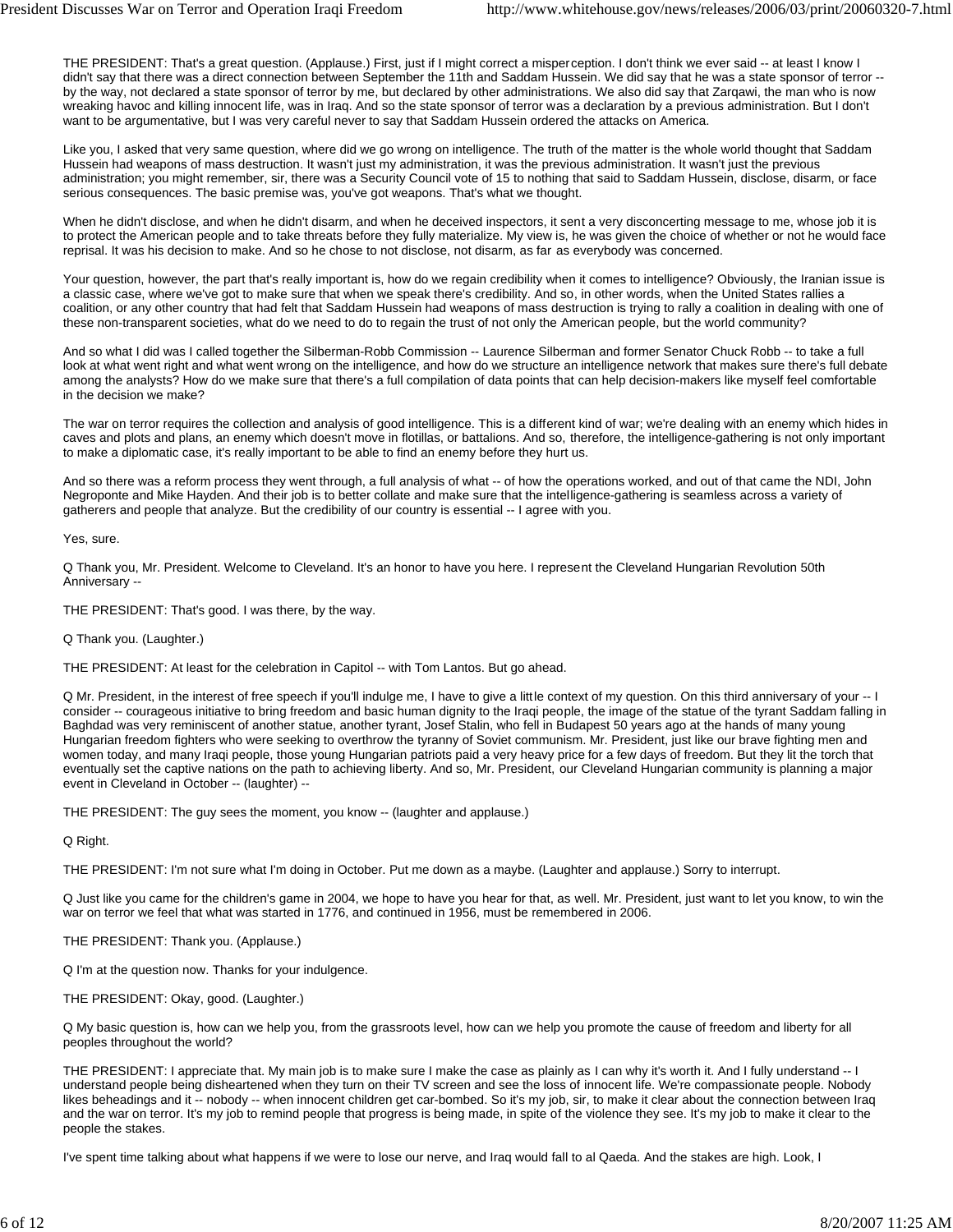understand some don't view that we're in a war against the terrorists. I know that. And therefore, there's a sense that 9/11 might have been an isolated incident. I just don't agree. And here's what I -- here's the basis from which I made decisions. You heard one -- is that 9/11 affected the way I think. I know these are like totalitarian fascists; they have an ideology, they have a desire to spread that ideology, and they're willing to use tactics to achieve their strategy.

And one of the tactics I said early on in the speech -- the stated objectives of al Qaeda. This isn't my imagination of their strategy, this is what they have told us. And I presume you want the Commander-in-Chief to take the words of the enemy seriously. And they have told us they believe that we're soft and that with time we'll leave, and they'll fill the vacuum. And they want to plan and plot and hurt Americans. That's what they have said. And I think it's really important we take their words very seriously.

And so I will continue making the case, sir, but the best way you can help is to support our troops. You find a family who's got a child in the United States military, tell them you appreciate them. Ask them if you can help them. You see somebody wearing a uniform, you walk up and say, thanks for serving the country.

Ours is a remarkable country where -- (applause) -- where we've got thousands of people signing up, volunteering for the United States military, many of them after September the 11th, knowing full-well what they were signing up for. And what's amazing about our military is that retention rates are high, people are still signing up. They want to -- they want to defend the country. And for that, I am grateful.

But my job, sir, is to lay out the strategy -- and to connect the notion of liberty with peace. And that's hard for some. Sometimes there's a little bit of a -- kind of a point of view that says, well, maybe certain people can't be free, maybe certain people can't self-govern. I strongly believe that liberty is universal. I believe in the natural rights of men and women. That was part of our founding. And if you believe in that, if you believe in the universality of freedom, then I believe those of us who are free have an obligation to help others become free. (Applause.)

Yes, ma'am. I'm tied up in October, but you know -- (laughter.)

Q I'm a Marine mom --

THE PRESIDENT: Okay, good. Tell your -- (applause.)

Q My son signed up after 9/11, and I didn't raise a terrorist. And let's face it, there's a continuum and a lack of clarity about who's violent and who's a terrorist. And we really do want to use the word "enemy" in a meaningful way. I think your speech has been very brave and very important and very clarifying. And in the interest of clarifying the purpose of our country to fight preventive war, which we know does involve violence, it's very important for us to understand what you're saying about your model community in Iraq. And my question is that you are killing the bad guys, and that's very important that's the entire story of the battle. And we want to know who the bad guys are. Do you feel that Iraq is like a honeycomb, and that we can draw the al Qaeda there so we can stand and fight them there? I'm really asking for clarification.

THE PRESIDENT: Sure. I think in Iraq there are three types of folks that are trying to stop democracy. First of all, I think it's very important for people to understand one reason they're so violent and desperate is because they're trying to stop a society based upon liberty. And you got to ask why. And the reason why is because it's the exact opposite of what they believe.

There are three types. One is al Qaeda and al Qaeda is headed into there. Al Qaeda understands the danger of democracy spreading. And so Zarqawi, this fellow named Zarqawi is in charge of al Qaeda inside of Iraq which recruits foreign fighters. And they headed into Iraq because they wanted to fight us. They wanted to stop democracy.

Secondly, there are Saddamists -- these were the folks that really enjoyed a life of privilege. These are people that were top of the heap. They were -- they represented a minority in the country, but they got all the deal, they got all the goods. And they don't like it when Saddam was removed. And so they are trying to regroup.

And the third group are rejectionists. These are essentially Sunnis, as well, who really weren't sure as -- about whether or not it meant -- what it meant to have minority rights, whether or not they'd be protected. You can understand. They didn't -- during Saddam, there was no such thing as minority rights. And so as a new society emerged, they were doubtful.

And it is those folks that I believe will become marginalized as democracy advances. We're seeing the Sunnis change their mind about things. They barely voted in the first January 2005 elections; they participated overwhelmingly in the December 2005 elections. In just an 11-month period of time there was a change of attitude to participate in the democratic process.

And the fundamental question that I know people ask is whether or not democracy, one, can take hold in Iraq, and two, will it change people's attitude about the future? And I believe it will. History has proven that democracies can change societies. The classic case I like to cite is Japan. Prime Minister Koizumi is one of my best buddies in the international arena, and when we sit down, we talk the peace. I find it interesting that he is a peacemaker with me on a variety of issues, and yet my Dad fought the Japanese. And I'm sure many of your relatives did, as well.

Sixty years ago, Japan was the sworn enemy of the United States. Today, they're an ally in peace. And what took place? Well, what took place was a Japanese-style democracy. I can't say I promise you this, but I suspect that if somebody were standing up at the City Club of Cleveland talking about, don't worry some day Japan is going to be peaceful with the United States and the 43rd President is going to be designing how keep the peace -- they'd say, get him off the stage. (Laughter.) What's he thinking? They're the sworn enemy. And now they're our ally. So I have faith in the capacity of democracies to help change societies.

And again, I repeat to you, the debate -- one of the debates is whether or not certain folks can self-govern. There's kind of a -- maybe there are some in the world that aren't capable, say the skeptics. I strongly disagree with that. I believe there's -- hold on a second -- I believe there's a great desire for people to be free. I believe that. And history has proven that democracies don't war with each other. Again, I kind of glossed over this, but particularly for the students here, look at what happened in Europe over a hundred-year period, from the early 1900s to today. Europe was at war twice that cost Americans thousands of lives. Today, they don't war because the systems of government changed. Democracies are at peace. Europe is whole, free, and at peace. And that's an important history lesson for those of us.

What I'm saying to you, ma'am, is that there is a battle for Iraq now, but it's just a part of the war on terror. It's a theater in the war on terror. Afghanistan was a theater. And we're in a global battle which requires strong alliances, good cooperation, and a constant reminder of the nature of this war. So today I met with the Secretary General of NATO. And the first subject that came up was the war on terror, and how much I appreciated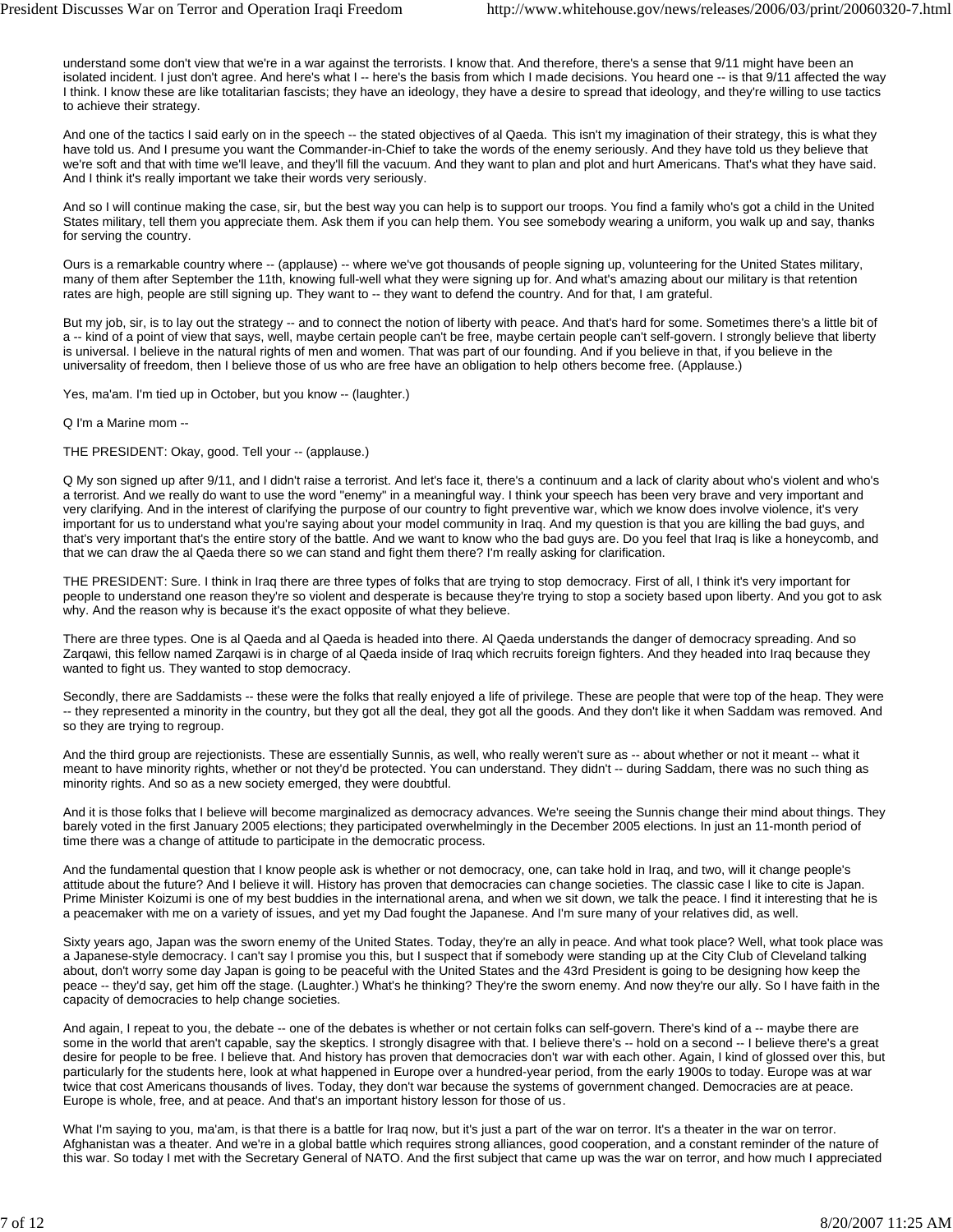NATO's contribution to helping Afghanistan succeed. But it is -- the enemy in this case is disgruntled folks inside of Iraq, coupled with an al Qaeda presence there that wants to harm Americans again.

I don't know -- is your son still in the military?

Q Yes, sir.

THE PRESIDENT: Thanks. You tell him the Commander-in-Chief is proud of him. You tell him to listen to his mother, too. (Applause.)

Yes. First, and then second, sir, you're next.

Q On behalf of the students here from various high school student leadership programs, we thank you for speaking with us here at the City Club of Cleveland.

THE PRESIDENT: Thanks -- I hope it's a convenient excuse to skip school, but -- (laughter.)

Q Mr. President, with the war in Iraq costing \$19,600 per U.S. household, how do you expect a generation of young people such as ourselves, to afford college a time like this, when we're paying for a war Iraq?

THE PRESIDENT: Yes. Well -- hold on for a minute. Hold on. We can do more than one thing at one time. And when you grow your economy, like we're growing our economy, there is an opportunity to not only protect ourselves, but also to provide more Pell grants than any administration in our nation's history, and increase the student loan program. So if you take a look, I think you'll find that we're robust in helping -- at the federal level, helping people go to college. And it's essential you go to college. It's essential that there be a group of youngsters coming up that are well-educated so that we can maintain our economic leadership position in the world. We've got a robust program to do just that.

But it's also essential that we keep policies in place that keep the economy growing. This economy of ours is strong, and it's -- it is, in my judgment, growing stronger. But it is possible to put policy in place that would weaken it, such as raising taxes. I think we got to keep taxes low to keep the economy moving. It's possible to put policy -- (applause) -- it's possible to put policy in place that would hurt this economy, like protectionist policy. It's possible to -- if we keep suing our people trying to risk capital, it's conceivable, we won't be the leader. That's why we need good tort reform. We got to make sure that -- (applause.)

My point to you is economic growth enables us to do more than one thing. And that's what we'll continue to do.

Yes, sir. Right. No, no, hold on for a minute. Hold on for a minute.

Q Thank you, Mr. President.

THE PRESIDENT: Yes, sir.

Q Every chief needs Indian on their side. (Laughter.)

THE PRESIDENT: How long were you working on that for? (Laughter and applause.)

Q I applaud your vision and foresight to sign a long-term treaty with India. But, sir, I am confused that, on one side, you're helping democratic countries to flourish and establish democracy in the world market, whereas how do we deal with country who has known to harbor terrorism like Pakistan?

THE PRESIDENT: I thought you might be heading there. (Laughter.) I, obviously, had a trip recently to India and Pakistan and Afghanistan, and was able to say in India and in Pakistan both, it is a positive development for America to be a friend of Pakistan -- it's a positive development for India for America to be a friend of Pakistan, and it's a positive development for Pakistan for America to be a friend of India. It's an important accomplishment in order to help keep the peace.

I don't view our relationships with Pakistan and India as a zero-sum relationship. As a matter of fact, I view our relationships with both countries as different sets of issues and the need to nurture both relationships to achieve common objectives. And we're in a position to be able to do so now.

President Musharraf is a friend to the United States. President Musharraf understands that he must help rout out al Qaeda, which is hiding in parts of his country. President Musharraf was reminded of that the four times al Qaeda tried to kill him. He is a -- and so I was able to have a very good discussion with the President about our mutual concerns in the war on terror. And it's important that that dialogue go on. It's a very important part of our -- me doing my most important job, which is to protect you.

He also said in a press conference that he understands that democracy is important. So one of the conversations that I had with him in private -- I feel comfortable saying this in public because he himself brought it up -- was the need for democracy to advance in Pakistan. History has -- showed us that democracies don't war.

What's interesting about the relationship between Pakistan and India -- and I'll get to India in a minute, I want to say something on India, so thanks for bringing it up -- is that when we first -- when I first got into office, I remember asking Colin Powell to go get in between India and Pakistan. There was a lot of noise -- you might remember, I think it was '01 or '02, where there was deep concerns about -- I think '01 -- deep concerns about a potential nuclear conflict. And so there was shuttle diplomacy, back and forth between India and Pakistan, including not only our -- Colin, but also Jack Straw, the Foreign Minister of Great Britain. And you never know how dangerous one of these situations can become until it's too late, but, nevertheless, we took it very seriously.

And today you don't see the need for the United States shuffling, or Britain shuffling diplomats back and forth, to walk back -- walk the two countries back from a potential conflict which would be incredibly damaging for the world. That's positive. In other words, it's -- and I give Prime Minister -President Musharraf credit, and I give the Indian Prime Ministers -- both Vajpayee and the current Prime Minister -- credit for -- Prime Minister Singh -- for envisioning what is possible, how is it possible to develop a relationship that's a peaceful relationship with our neighbor.

And, sir, I think it's very important for the United States to stay engaged with Pakistan and encourage them. We're trying to negotiate an investment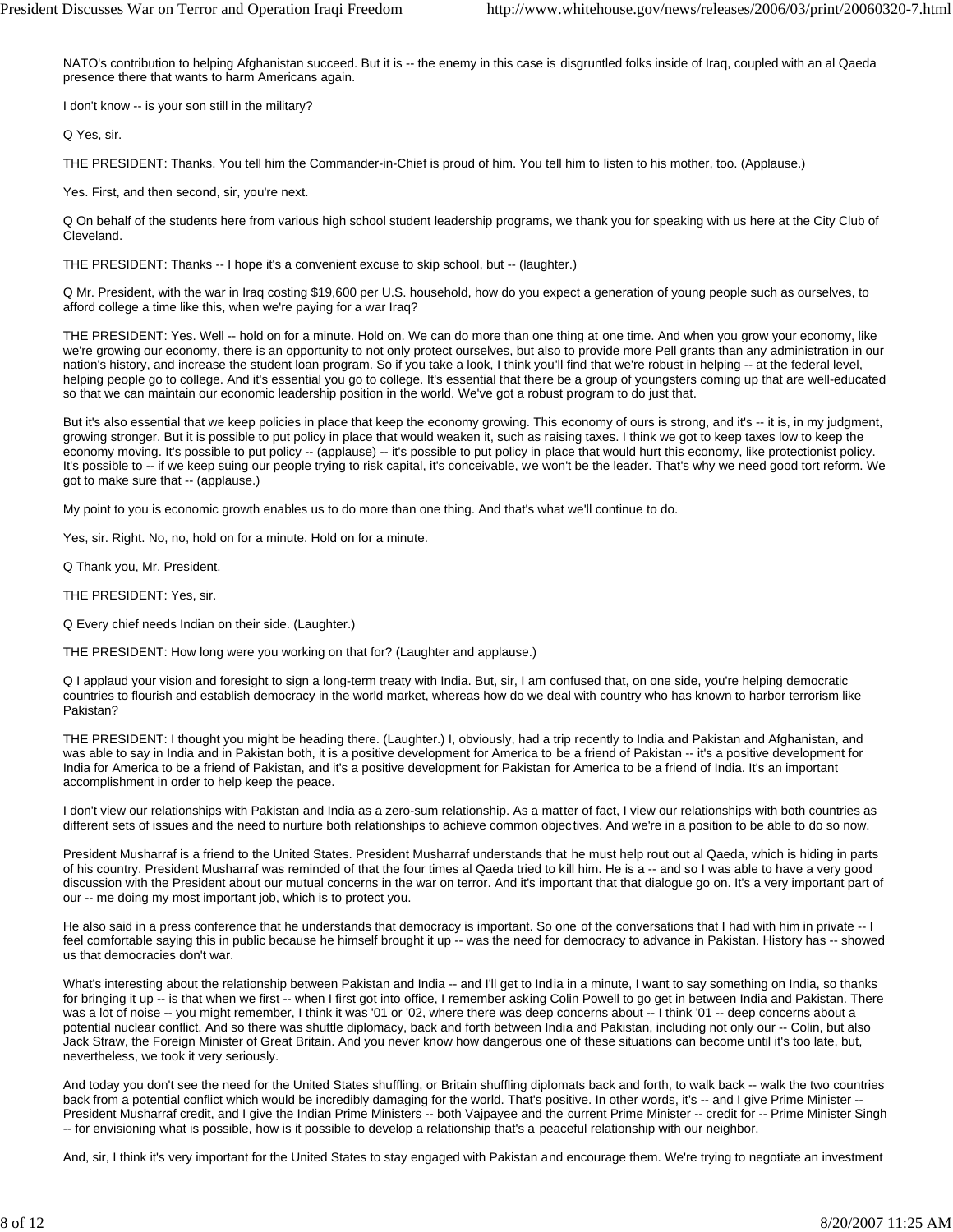treaty with them, with the hopes of being able to eventually develop more trade with Pakistan, in the belief that trade helps nations develop stability, and prosperity is achieved through trade.

India -- the visit there was a very important visit. And I want to describe to you right quick, so be careful on the questions. You're going to have to -you'll leave your hand up for a while, I agreed with the Indian government that India ought to be encouraged to develop a nuclear power industry. And that's a controversial decision on my part, because it basically flies in the face of old Cold War attitudes, as well as arm control thinking.

Let me just share the logic with you. First of all, in that we live in a global economy, there is a demand for fossil fuels -- an increase in the demand for fossil fuels in one part of the world affects the price of gasoline in our world. We're connected. Whether people like it or not, there is an interconnectedness today that affects our economy. Somebody's decision overseas affects whether or not people are going to be able to work here in America. So I think it makes sense for the United States, as we ourselves become less addicted to oil and fossil fuels, which I'm serious about, encourage others to do so, as well. And one good way to do so, and to protect the environment at the same time, is to encourage the use of safe nuclear power. It's in our interests, our economic interests that we work an agreement with India to encourage their expansion of civilian nuclear power.

Secondly, unlike Iran, for example, India is willing to join the IAEA. They want to be a part of the global agreements around nuclear power. Thirdly, India has got a record a nonproliferation. They've had 30 years of not proliferating. Fourthly, India is a democracy and a transparent society. You find out a lot about India because there's a free press. There is openness. People run for office and are held to account. There's committee hearings. It's an open process.

I feel very comfortable recommending to the United States Congress that it's -- they ought to agree with the agreement that Prime Minister Singh and I have reached. It's important -- it's important -- it's also an important relationship. For too long, America and India were not partners in peace. We didn't deal with each other because of the Cold War. And now is the time to set the Cold War behind us. It's over, folks. It no longer is. And let's think about the next 30 years.

And so my hope is some day somebody will be asking a question, aren't you glad old George W. thought about entering into a strategic relationship with India? And I believe it's in our country's interest that we have such a relationship, and at the same time, maintain close relations with Pakistan. And it's possible to do so. And we are doing so.

Yes, sir.

How long do you usually ask questions here for? (Laughter and applause.)

Q Mr. President --

THE PRESIDENT: The guy is supposed to smile over there. Yes.

Q Another theater in the war on terror is domestic. And there's a controversy around warrantless wiretaps domestically.

## THE PRESIDENT: Yes.

Q Could you explain why living within the legislation that allowed your administration to get a warrant from a secret court within 72 hours after putting in a wiretap wouldn't be just as effective?

THE PRESIDENT: No, I appreciate the question. He's talking about the terrorist surveillance program that was -- created quite a kerfuffle in the press, and I owe an explanation to. Because our people -- first of all, after September the 11th, I spoke to a variety of folks on the front line of protecting us, and I said, is there anything more we could be doing, given the current laws? And General Mike Hayden of the NSA said there is. The FISA law -- he's referring to the FISA law, I believe -- is -- was designed for a previous period, and is slow and cumbersome in being able to do what Mike Hayden thinks is necessarily -- called hot pursuit.

And so he designed a program that will enable us to listen from a known al Qaeda, or suspected al Qaeda person and/or affiliate, from making any phone call outside the United States in, or inside the United States out -- with the idea of being able to pick up quickly information for which to be able to respond in this environment that we're in. I was concerned about the legality of the program, and so I asked lawyers -- which you got plenty of them in Washington -- (laughter) -- to determine whether or not I could do this legally. And they came back and said, yes. That's part of the debate which you're beginning to see.

I fully understood that Congress needed to be briefed. And so I had Hayden and others brief members of the Congress, both Republicans and Democrats, House members and senators, about the program. The program is under constant review. I sign a reauthorization every -- I'm not exactly sure -- 45 days, say. It's something like that. In other words, it's constantly being reviewed. There's an IG that is very active at the NSA to make sure that the program stays within the bounds that it was designed.

I fully understand people's concerns about it, but ours is a town, by the way, in Washington, where when you don't connect the dots, you're held up to Congress, and when you do connect the dots, you're held up to Congress. I believe what I'm doing is constitutional, and I know it's necessary. And so we're going to keep doing it. (Applause.)

Q Thank you, Mr. President. Your comments today about Iraq have been, for me, very enlightening. And I greatly appreciate the level of clarity that you've provided. But my question is about domestic policy. Today, in our neighborhoods there are terrorists. Children cannot play in some of our neighborhoods. Today, we've got -- when you see post-Katrina, our country was startled at some of the images around poverty in some of our cities. Can you be as clear about your domestic policy to address those kinds of things?

THE PRESIDENT: Absolutely. Thanks. Let me start with education, which I view as a vital part of providing hope and eradicating poverty. (Applause.) I was disturbed, when I was the governor of Texas, disturbed about a system that just moved kids through. There was kind of a process-oriented world, that said, okay, if you're 10, you're supposed to be here; you're 12, you're supposed to be here, and on through. It was like -- without any sense of accountability. If you believe education is one of the cornerstones to a hopeful world, then it seems like to me, it makes sense that we've got to have a system that measures so we know whether or not people are getting educated.

So when I got to Washington, I proposed what's called No Child Left Behind, which passed with both Republican and Democrat votes. And the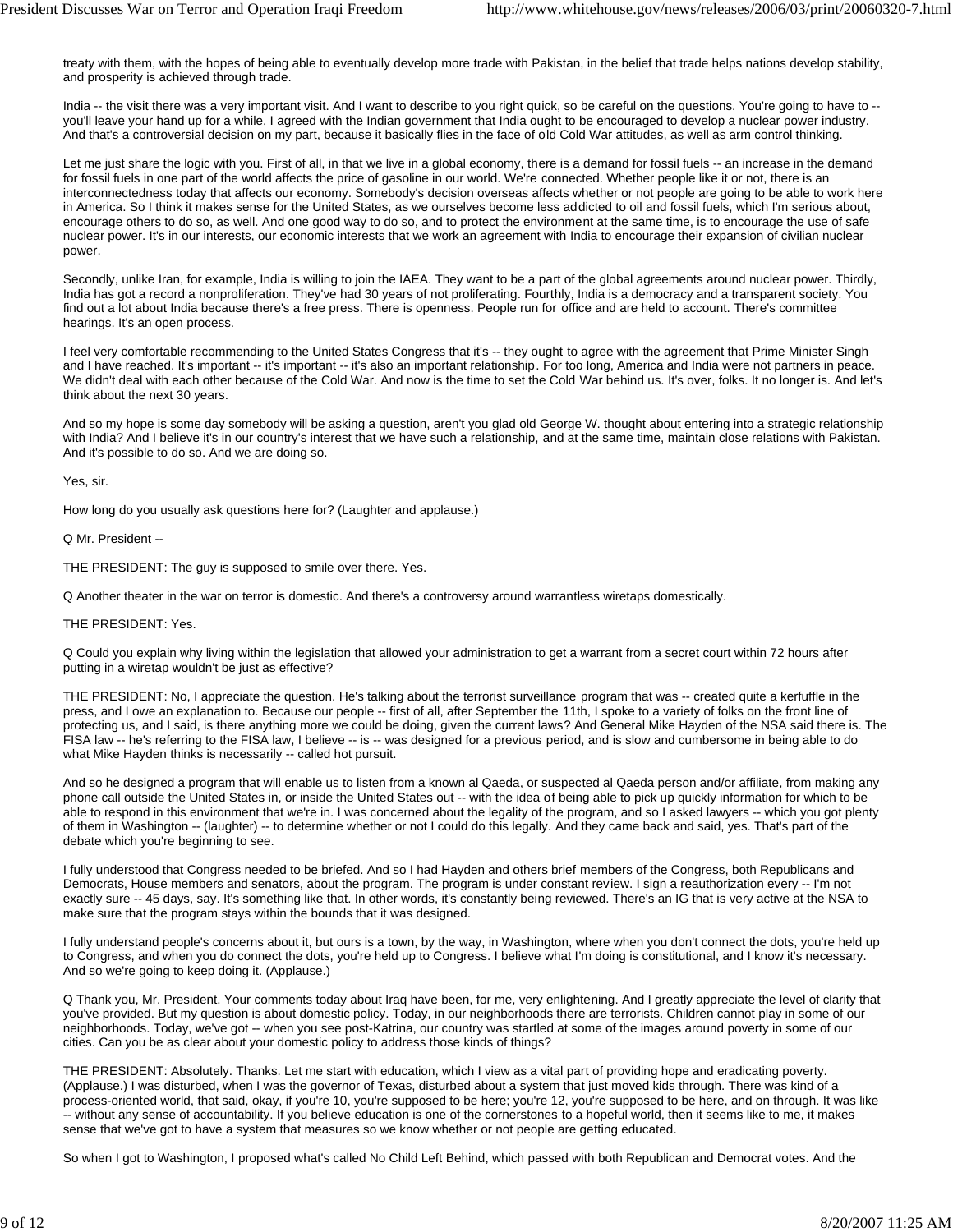whole spirit of No Child Left Behind is this: It says, in return for increased federal money for particularly Title I students, we expect you to measure grades three through eight. We want to see strong accountability because we believe every child can learn, and we expect every school to teach. That's the whole spirit of the No Child Left Behind Act.

If you -- it turns out that if you can solve problems early, if you can find out whether or not a curriculum is working or not early on in a child's career, we can correct the problems. And so part of the No Child Left Behind Act is when you measure and find somebody not up to measuring to par, not meeting standards, there's extra money called special service money available in the No Child Left Behind Act, to make sure that there's early tutoring, to make sure that children are not just simply shuffled through, to make sure an accountability system is used properly -- which is to diagnose and solve problems.

The No Child Left Behind Act is beginning to work. You know why? Because we measure. There was an achievement gap in America that's bad for the country. It's an achievement gap between the difference between some Anglo children and some African American children, particularly inner city. That's beginning to close.

We need to apply the same rigor of No Child Left Behind, particularly in middle age [sic] for math and science, to make sure that we're able to compete for the jobs of the 21st century.

And so step one, in my judgment, to address exactly what you described as true -- kind of this enlightenment that, uh-oh, there are parts of our society in which people are, in fact, being completely left behind -- is to make sure the education system is rigorously based upon accountability. And when we find the status quo is unacceptable, have the political courage to change -- demand high standards and change.

And the cornerstone of demanding change in a system that tends to protect itself is measurement. And I realize there are people in my party who want to undo No Child Left Behind. And I'm sure there are in the other party. But my judgment is you can't achieve educational excellence unless you measure and correct problems.

Now, there's another aspect to providing a hopeful society, and that is to encourage ownership. One of the interesting things about Katrina, as you well know, is many of the people displaced did not own their own homes, that they were renters. One of the goals that I set for my administration through a variety of pretty simple programs -- like helping with down payment and education programs, recognizing that interest rates drive most of the housing purchases -- was to encourage minority home ownership. It's now at an all-time high.

I believe that the idea of empowering our faith-based institutions -- government can help, but government sometimes can't find -- well, it just doesn't pass -- it's not a loving organization. And so I believe strongly -- I believe strongly in empowering faith-based and community-based programs all throughout America to help achieve certain objectives.

Mentoring, for example, mentoring of children in prisoners -- whose mother or dad may be in prison is an initiative I started. Drug rehabilitation, giving those who are eligible for drug money a voucher, money themselves, a scrip so they can redeem it at a program that they choose, not that the government assigns them to. In other words, there's a variety of social service programs aimed at lifting people up.

And so I -- look, many Americans kind of were -- didn't really realize what's taking place in parts of the country that you've described. And Katrina was a wake-up call for many Americans. And now there's an opportunity, in my judgment, to take -- well, for people to take notice and put in policy -put policies in place that help those who need help, like community health centers, or -- for health care -- or expand educational opportunities through rigorous accountability systems, and, I repeat, demanding change where change is due -- needed, and promoting ownership.

Thanks. Good question.

Q -- is no shrinking violet. First of all, I want to commend you on your presentation today. And I tell you I'm 100 percent behind your fight against terrorism. Also --

THE PRESIDENT: Why don't you just leave it at that?

Q Oh, no. Oh, no. (Laughter and applause.)

I tell you, one of the reasons I'm qualified to say that, you probably heard of Ernie Shavers, the boxer. I trained Ernie Shavers. He fought Muhammad Ali, and Muhammad Ali say he hit him so hard he woke up his ancestors in Africa. (Laughter.) So I know a little bit about boxing and things. But I know in boxing -- and I taught over 3,300 children over 13 years, two of them fought for world championships, including Ernie Shavers. I taught them that the best defense is a good offense. That's what you're doing over there now. And I commend you. (Applause.)

My mom and dad had moved from Alabama to Ohio in the mid '40s. They were the parents of five sons. We all served in the military. I served eight years, and we all served honorably. So I am Marine. I've also been a Boy Scout and a firefighter. To lead in, the young person spoke about domestic policy. This Wednesday coming, I'll be making my sixth trip to the New Orleans, Mississippi area as a contractor. I'm president of the Ohio Minority Contracting Association. I want to publicly thank Senator Voinovich right now for directing me to Senator Trent Lott, who has directed me to Haley Barbour, the Governor down there, who opened up opportunities.

We got people doing debris removal, putting on roofs. And I got a \$600,000 proposal to feed 22,000 workers down there who have been underfed. You've been down there. I have, too. People are working 14 and 16 hours a day. And I've never been so proud to be an American, to see the outpouring of people out there helping one another, particularly the faith-based community. So I thank you, appreciate you, and look forward to putting this proposal in your hand. Thank you. (Applause.)

THE PRESIDENT: Well, let's see, I got an invitation and a proposal. (Laughter.)

Yes, sir. Anybody work here in this town? (Laughter and applause.)

Q Sorry about that. Mr. President, I just finished Ambassador Paul Bremer's book, and one of the things I just wanted to say to you and to Ambassador Bremer is thank you for protecting us.

THE PRESIDENT: Thanks. (Applause.)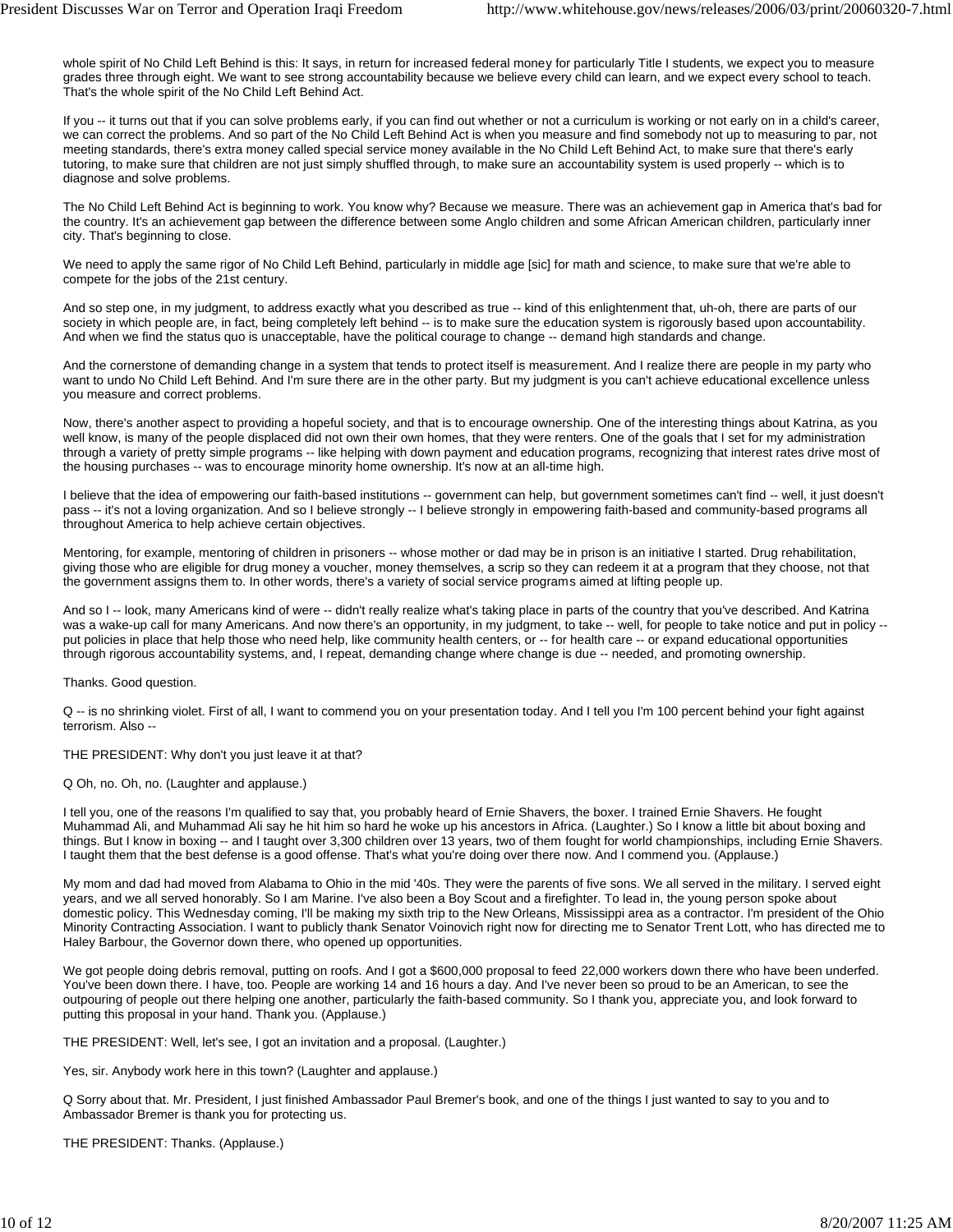You're next.

Q Okay, my question is --

THE PRESIDENT: We have dueling microphones here. Keep firing away.

Q Okay. My question is, since 9/11, one of the key things that we need is immigration reform, including comprehensive immigration reform that is right now in front of Senator Specter's committee in the Judiciary. There are two principles I'm hoping that you would support: One, the good people, the engineers, the PhDs, the doctors, the nurses, the people in the system who have followed the rules, will go to the head of the line in any form of immigration reform. That's Title IVz of the bill.

Secondly, the illegals who have not followed the rules -- I understand the debate, I appreciate your statements about immigration reform, but isn't it better that we know who they are, have them finger-printed and photographed, and allow some form of 245I to come back so --

THE PRESIDENT: Tell people what that is. Tell people what 245I is.

Q Okay -- 245I is a partial amnesty program that expired back in 2001, in fact, was going to be voted on on 9/11, unfortunately. But those -- it was a small segment of the illegal population where they would pay the \$1,000 fine and, for example, coming in illegally, then marrying an American citizen, could somehow legalize their status.

THE PRESIDENT: Okay. Let me give you some broad principles on immigration reform as I see them. First of all, we do need to know who's coming into our country and whether they're coming in illegally, or not legally -- legally or not legally -- and whether they're coming in or going out. And part of reforms after September the 11th was a better system of finding out who's coming here.

Secondly, we have a big border between Texas and Mexico that's really hard to enforce. We got to do everything we can to enforce the border, particularly in the south. I mean, it's the place where people are pouring across in order to find work. We have a situation in our own neighborhood where there are way -- disparities are huge, and there are jobs in America that people won't do. That's just a fact. I met an onion grower today at the airport when I arrived, and he said, you got to help me find people that will grow onions -- pluck them, or whatever you do with them, you know. (Laughter.) There are jobs that just simply aren't getting done because Americans won't do them. And yet, if you're making 50 cents an hour in Mexico, and you can make a lot more in America, and you got mouths to feed, you're going to come and try to find the work. It's a big border, of which -- across which people are coming to provide a living for their families.

Step one of any immigration policy is to enforce our border in practical ways. We are spending additional resources to be able to use different detection devices, unmanned UAVs, to help -- and expand Border Patrol, by the way, expand the number of agents on the border, to make sure we're getting them the tools necessary to stop people from coming across in the first place.

Secondly, part of the issue we've had in the past is we've had -- for lack of a better word -- catch and release; the Border Patrol would find people sneaking in; they would then hold them for a period of time; they'd say, come back and check in with us 45 days later, and then they wouldn't check in 45 days later. And they would disappear in society to do the work that some Americans will not do.

And so we're changing catch and release. We're particularly focusing on those from Central America who are coming across Mexico's southern border, ending up in our own -- it's a long answer, but it's an important question: How do we protect our borders, and at the same time, be a humane society?

Anyway, step one, focus on enforcing border; when we find people, send them home, so that the work of our Border Patrol is productive work.

Secondly, it seems like to me that part of having a border security program is to say to people who are hiring people here illegally, we're going to hold you to account. The problem is our employers don't know whether they're hiring people illegally because there's a whole forgery industry around people being smuggled into the United States. There's a smuggling industry and a forgery industry. And it's hard to ask our employers, the onion guy out there, whether or not he's got -- whether or not the documents that he's being shown that look real are real.

And so here's a better proposal than what we're doing today, which is to say, if you're going to come to do a job an American won't do, you ought to be given a foolproof card that says you can come for a limited period of time and do work in a job an American won't do. That's border security because it means that people will be willing to come in legally with a card to do work on a limited basis, and then go home. And so the agents won't be chasing people being smuggled in 18-wheelers or across the Arizona desert. They'll be able to focus on drugs and terrorists and guns.

The fundamental question that he is referring to is, what do we do about -- there's two questions -- one, should we have amnesty? And the answer, in my judgment, is, no, we shouldn't have amnesty. In my judgment, granting amnesty, automatic citizenship -- that's what amnesty means -- would cause another 11 million people, or however many are here, to come in the hopes of becoming a United States citizen. We shouldn't have amnesty. We ought to have a program that says, you get in line like everybody else gets in line; and that if the Congress feels like there needs to be higher quotas on certain nationalities, raise the quotas. But don't let people get in front of the line for somebody who has been playing by the rules. (Applause.)

And so, anyway, that's my ideas on good immigration policy. Obviously, there's going to be some questions we have to answer: What about the person who's been here since 1987 -- '86 was the last attempt at coming up with immigration reform -- been here for a long period of time. They've raised a family here. And my only advice for the Congress and for people in the debate is understand what made America. We're a land of immigrants. This guy is from Hungary, you know. (Applause.) And we got to treat people fairly. We've got to have a system of law that is respectful for people.

I mean, the idea of having a program that causes people to get stuck in the back of 18-wheelers, to risk their lives to sneak into America to do work that some people won't do is just not American, in my judgment. And so I would hope the debate would be civil and uphold the honor of this country. And remember, we've been through these periods before, where the immigration debate can get harsh. And it should not be harsh. And I hope -my call for people is to be rational about the debate and thoughtful about what words can mean during this debate.

Final question, sir. You're paying me a lot of money and I got to go back to work. (Laughter.)

Q My name is Jos Feliciano.